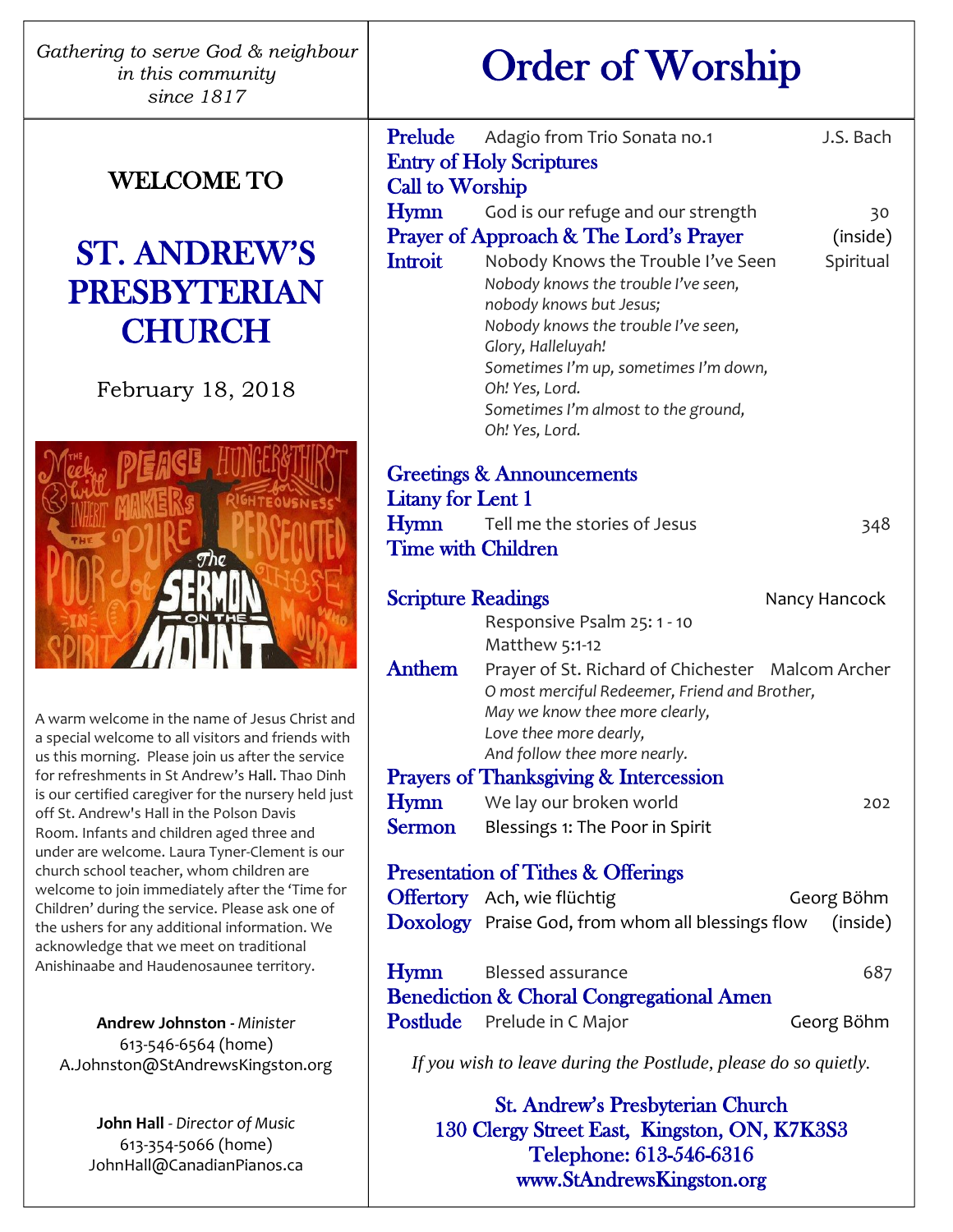#### *The Lord's Prayer*

Our Father who art in heaven, hallowed be thy name. Thy kingdom come, thy will be done, on earth, as it is in heaven. Give us this day our daily bread, and forgive us our debts, as we forgive our debtors. And lead us not into temptation, but deliver us from evil. For thine is the kingdom, the power, and the glory, forever. Amen.

#### *Ushers*

This morning – Elaine Coderre, Pat Coderre, David Fabian, Karen Fabian February 25 – David Holland, Doreen Henshaw, Susan Holland, Dorothy Messenger

#### *Flowers*

Two bouquets this morning have been placed in loving memory of Lorna Steadman Barnes, who passed away on February 20th, 2017, by John Allan (Jack) and Eva Barnes.

#### *Responsive Reading*

*Psalm 25: 1 – 10* To you, O God, I lift up my soul. **O my God, in you I trust, let me not be put to shame; let not my enemies exult over me.** Let none that wait for you be put to shame; let them be ashamed who are wantonly treacherous. **Make me to know your ways, O God; teach me your paths.** Lead me in your truth, and teach me, **for you are the God of my salvation; for you I wait all the day long.** Be mindful of your mercy, O God, and of your steadfast love, for they have been from of old. **Remember not the sins of my youth, or my transgressions; according to your steadfast love remember me, for your goodness' sake, O God!** Good and upright is God, who therefore instructs sinners in the way. **God leads the humble in what is right, and teaches the humble God's way.**

All the paths of God are steadfast love and faithfulness,

**for those who keep God's covenant and testimonies.**

#### *Gospel Reading*

*Matthew 5:1-12*

When Jesus saw the crowds, he went up the mountain; and after he sat down, his disciples came to him. Then he began to speak, and taught them, saying:

Blessed are the poor in spirit, for theirs is the kingdom of heaven. Blessed are those who mourn, for they will be comforted. Blessed are the meek, for they will inherit the earth. Blessed are those who hunger and thirst for righteousness, for they will be filled. Blessed are the merciful, for they will receive mercy. Blessed are the pure in heart, for they will see God. Blessed are the peacemakers, for they will be called children of God. Blessed are those who are persecuted for righteousness' sake, for theirs is the kingdom of heaven. Blessed are you when people revile you and

persecute you and utter all kinds of evil against you falsely on my account. Rejoice and be glad, for your reward is great in heaven, for in the same way they persecuted the prophets who were before you.

#### *Doxology*

Praise God, from whom all blessings flow; Praise God, all creatures here below; Praise God above, ye heavenly host; Praise Father, Son, and Holy Ghost. Amen.

#### *Notes from the Director of Music*

On my first trip to England, my family and I visited several cathedrals and none moved us more than Chichester. It wasn't its grandeur, its architecture, its history, its stained glass, nor its music. We put more money in the donation box than any other cathedral because I think we felt sorry for it. Chichester cathedral bears visible scars of several disasters: all three towers have collapsed and had to be rebuilt; there was an early fire which necessitated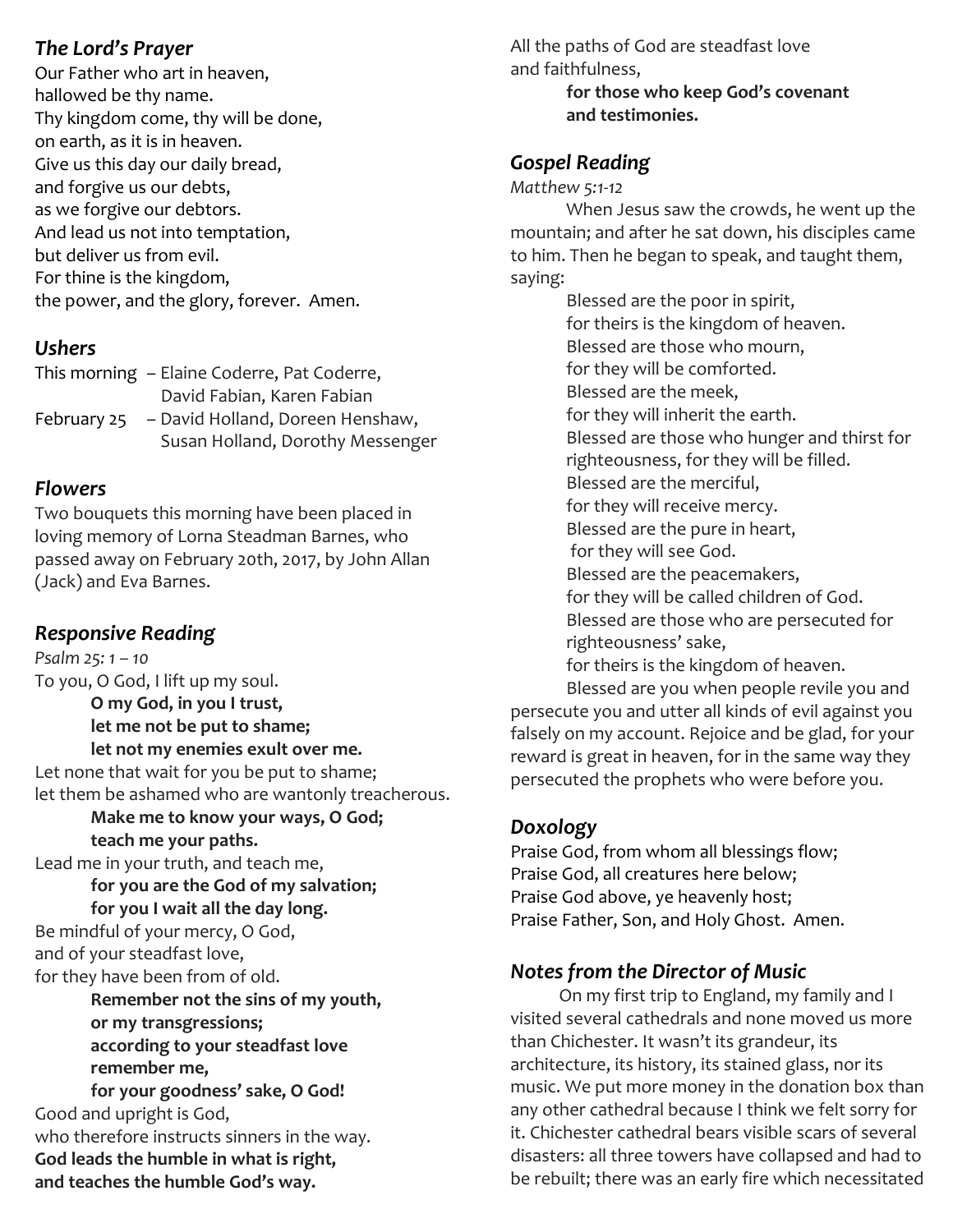a new roof, and there was severe defacement due to Cromwell's men. But through faith, and despite the realization that the cathedral had been built on faulty soil, the congregation and community kept the building going for over 900 years. One of its early Bishops was Richard de Wych who fought hard against corruption in the church and led a life of temperance, frugality and asceticism. He criticized the wealth of the church and focused his attention on the poor. He was buried at the cathedral in 1253 and after people made pilgrimages and reported miracles, he was sainted in 1262. On his deathbed Richard recited his own prayer which was written down in Latin. Over the years, there were different translations made into English, but in 1913, a version using the rhyming words "clearly, dearly, nearly" appeared and in 1931 the words "day by day" were added and eventually this version was used in the musical "Godspell". In 2003, Sir Malcom Archer was commissioned to compose a musical setting to the 1931 translation which is our **Anthem** today.

Continuing our music for Black History Month, the **Introit** expresses the despair of the Negro slaves; surely a people poor in spirit. The words of Jesus must have been their only words of hope.

The **Prelude** is by good ol' Johann Sebastian and the **Offertory** and **Postlude** by one of the great influences on his writing when a young man, Georg Böhm (1661-1733).

## *St. Andrew's Prayer Ministry*

On Ash Wednesday, the 40 days of Lent begin. This year, we are suggesting that as a congregation we focus in our personal prayer times on the "high Priestly" prayer of Jesus found in the 17th chapter of John's gospel. Here Jesus prays for himself, his disciples and future followers. In these words of Jesus, we are given not as much a method of prayer as a portrait of his relationship with God.

In an attitude of humility and adoration, Jesus pours out his heart before his heavenly Father. Each week of Lent, we will focus on a particular verse from this prayer.

This week, let us pray for our personal concerns and needs as we reflect on the richness and grace of John 17:3 ....

*"And this is eternal life, that they may know you, the only true God, and Jesus Christ whom you have sent."*

#### *Today*

#### **Congregational Potluck**

Be sure to linger for the congregational potluck lunch in St. Andrew's Hall immediately following the morning service.

#### **Prayer**

If you would feel supported by a time of personal prayer after the service, for yourself or others, please join a member of the prayer team by the 'prayer pillar' at the front of the sanctuary.

#### **Mission Initiatives**

In addition to our commitment to Presbyterians Sharing, many of us designate part of our offerings to support a set of 11 congregational mission initiatives. In February, a poster in St. Andrew's Hall highlights Mustard Seed International, an interdenominational mission that is at work transforming education for Christians in South East Asia. www.mustardseed.org

#### **On-Street Parking**

With the 'big dig' along Princess Street now underway, please note that additional parking can be found north of Queen Street - the time of day restrictions are not applicable on Sundays. Members are also reminded to leave the church parking lot clear for those with significant mobility issues.

#### *This Week*

#### **Winter Tuesday Evenings Studies**

A series of six evenings beginning this Tuesday, February 20, 7-8:30 p.m. This winter we will be following presentations around the DVD presented theme 'Towards Belief'. The sessions explore some of the most common 'belief blockers' of our time, and through interviews with more than thirty articulate Christians, seek a way to better understand ... the bible, suffering, religious violence etc. Led by the minister, all welcome!

#### **Morning Bible Study**

Thursday, February 22, 10 am Rev Nancy Hancock will be leading an informal study of a passage from the Letter of James (3:1-18) no bible knowledge needed.